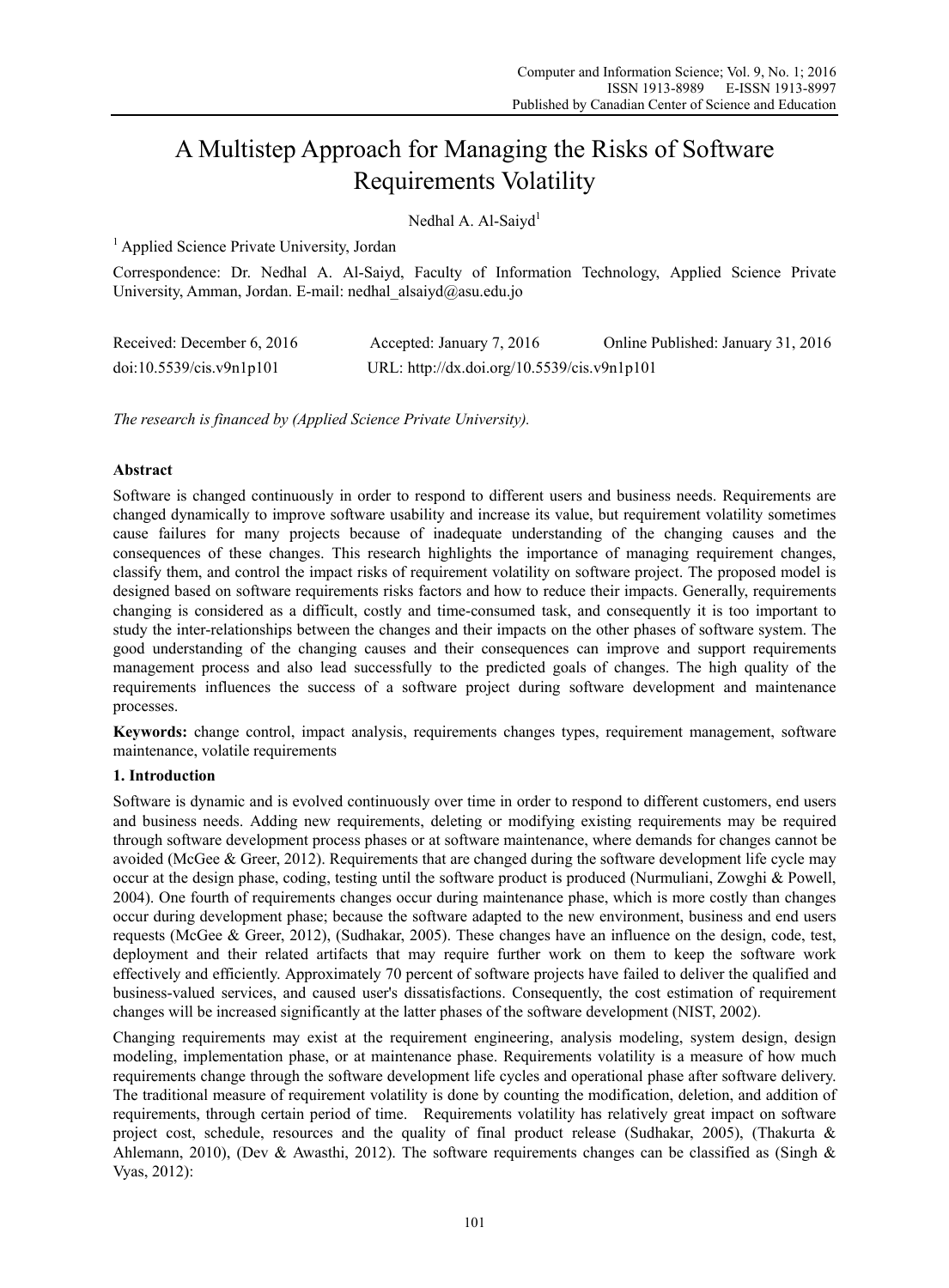- 1. **Pre-Release Requirements Changes:** it is referred to the requirement changes at the software development process. It can be implicitly classified into two sub-classes:
	- i. **Pre-Functional Specification:** it involves the changing requirements during requirement elicitation, analysis activities of requirement engineering and before completing the functional specification.
	- ii. **Post-Functional Specification:** it involves changing requirements during software design, coding, and testing, after completing the functional specification, and they are done by the customers and software developers.
- 2. **Post-Release Requirements Changes:** The changes occur in the maintenance phase, after the software product is deployed. It includes adaptive, preventive, corrective and perfective maintenance types.

Requirement volatility can be risky at software development and costly particularly at the late stages, since it may require re-engineering. The problem is with insufficient changing management data and systematic approach; not with requirements volatility. Identifying the problems help to minimize the risks, cost and poor communication between stakeholders and developer. In software development life cycle, a lot of work was spend on requirement changing, and changing management but not that much work has been done on minimizing the impact of requirement volatility (NIST, 2002), (Thakurta, 2010).

The misunderstanding of problem domain, lack of well-specified requirements, missing requirements, unavailability of practical structured methods to trace requirements, lack of requirements traceability templates, unavailability of conceptual models to find the interrelationships and dependencies among requirements, may negatively impact the quality of software design and consequently the quality of software systems. Most software system stakeholders found it almost impossible to understand how changes to a requirement will impact the overall system, since tracking the requirements changes need understanding their textual-based artifacts that consists of detailed requirements documents that are difficult to understand.

To compromise the difficulties and related problems, a comprehensive methodology and a management approach is needed to early identify changing requirements risks, follow changing on requirements particularly in the late stages of software development process, check requirements completeness and consistency, and enhance software quality processes to make them more responsive and more efficient. We need first to understand the factors that make changing difficult and costly.

The paper structure is organized as follows: Section 2 provides the related work on the subject matter. Section 3 briefly explains the reasons and causes of change requirements**.** Section 4 presents and elaborates the proposed comprehensive model and methodology. Discussion and key findings are discussed in section 5. Finally, section 6 concludes the paper with a summary that outlines the main findings.

# **2. Related Work**

Research by (Bhatti, Hayat, Ehsan, Ahmed, Ishaque, & Z.Sarwar, 2010) statistically analyzed the changing requirements in each development phases. They found that the effects of changed requirements in earlier phases have significant potential impact on the following phases. The more changing requirements in RE, the fewer amount of changes are requested in design phase. The total effort of changing requirements at post-release phases of SDLC (i.e. maintenance) is higher than effort of changing requirements at pre-release of SDLC phases; as in designing, coding and testing. Requirements volatility usually occurred after proving them by customers at RE and it affect the estimations of cost, time, effort, the product quality and the success of the resulting product. It may cause negative effects on the later phases of software development (Thakurta & Ahlemann, 2010).

A careful choosing of software development model could lead to some control over the predicted volatility risks, where the characteristic of software process models influence the complexity, requirement management and the ultimate software objectives (Thakurta & Ahlemann, 2010).

(Nurmuliani and Zowghi, (Nurmuliani, Zowghi & Fowell, 2004) indicated that the major reasons of requirement volatility were the customer needs. Developers increasingly understand the software products, market demand and changes in the organization politics. There is a multifaceted relationship between requirement volatility and software project performance, which can be measured by developing and delivering the software product in time and within estimated budget assigned to the project.

However, the findings of (Zhao, Yang, Xiang & Xu 2002) in their paper confirmed the usefulness of the changing impact analysis in software maintenance and evolution, regression testing, and debugging. They studied the impact analysis of changes on the system design level; as a collection of interacting components, rather than the implementation details. To evaluate the effect of the changes on software design, they suggested architectural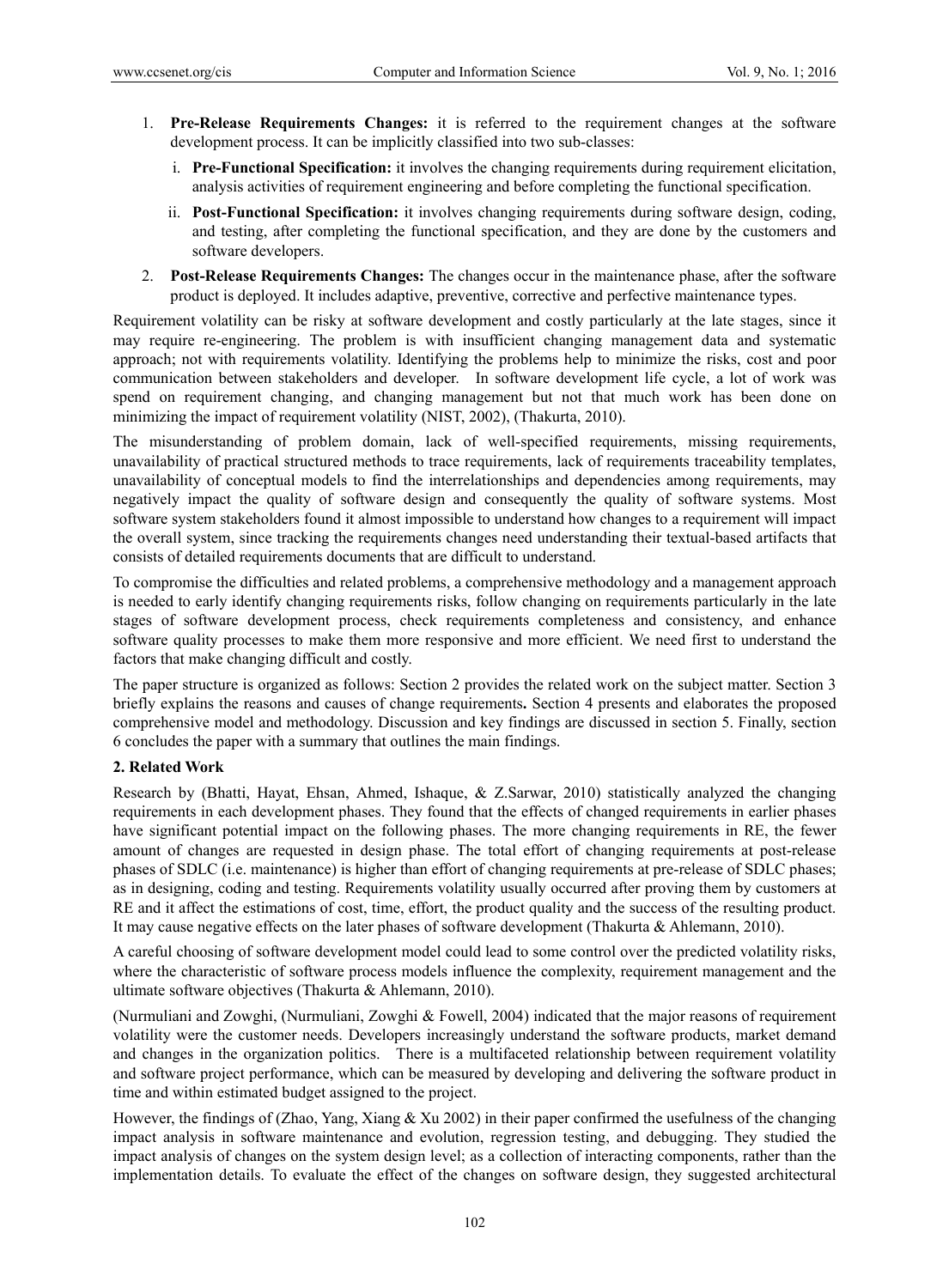slicing technique to analyze the formal architectural specification. The analysis consists of three basic design entity types: components, connectors and the configuration topology. The cost-precision tradeoffs for program behavior are examined based on "Coverage Impact" and "Path Impact" dynamic impact analysis techniques. They compared several source codes concerning their execution time, space and costs, and found that "Path Impact" is more precise and more expensive than "Coverage Impact" (Orso, Apiwattanapong, Law, Rothermel & Harrold, 2004).

To control the change process, (O'Neal, 2001), (O'Neal, 2003) presented a traceability-based impact analysis methodology that determines the impact of changed requirements on SDLC. The changing requirements are classified according to their similarities and impact on software development work. The empirical studies showed that improving the requirement changing management increased the software productivity of the developers and improved the project planning and cost estimation (Damian, Chisan, & Thamsamy, 2005).

Researchers proposed a mathematical model to identify the requirements volatility; they found that the maximum changing rates depend on source code size and duration of requirements volatility, where the volatility is calculated from the function points and lines of source code in the software product (Kulk & Verhoef, 2008). A linear regression analysis models are proposed to help project managers in predicting the volatility of requirements of a medium-size software project and to minimize the risks caused by volatile requirements, like schedule and cost overruns. The correlation-based estimation model is presented to derive the size of changed requirements. Four dependent variables, number of actors, use cases, words, and lines; are extracted from requirements documents and applied into the prediction system. It can be used for all use case documents that are written in textual form (Loconsole, 2008). (Ferreira, Collofello, Shunk & Mackulak, 2009) showed that dynamic simulation model assist in well-understanding of the cost, schedule, and quality impacts of requirements volatility on the development of software project. The model is based on 50 parameters and used as an effective tool.

#### **3. Reasons and Causes of Change Requirements**

Software requirements are dynamically evolved and changed due to numerous and diverse reasons (McGee & Greer, 2012), (Sudhakar, 2005), (Dev & Awasthi, 2012), (Tripathy & Naik, 2015). They require further study to extract and propose others to enhance the new software release and the management decision making. In this work, we gathered, and studied 32 critical factors, and classified them into four main categories. They represent the potential risk areas that may lead to software success or failure and to estimate how much it might cost to implement the change. Also, they help us to explore the proposed approach to control and manage requirements changing risks in IT software projects. The main categories and the corresponding factors are defined as:

#### **A. Organizational Factors:**

- Government regulations and politics.
- Business policy that is related to organization strategy and vision is changed.
- Business value of the system is decreased.
- Changing in organization structure.
- Changing in leadership and shifting business focus.
- Market competitors changed or increased.
- Decision-making procedures.

# **B. Project Factors:**

- Software project domain, scope and role are unclear.
- Project size is large-scaled and requirements are overload.
- Project price/developing time are changed because of under or over-estimation.

#### **C. Development Process Factors:**

- Software product quality factors are changed or enhanced.
- Requirements priorities are not well-handled.
- Software product constraints are changed and have conflicts.
- Requirements priorities are changed.
- Complexity of development technology.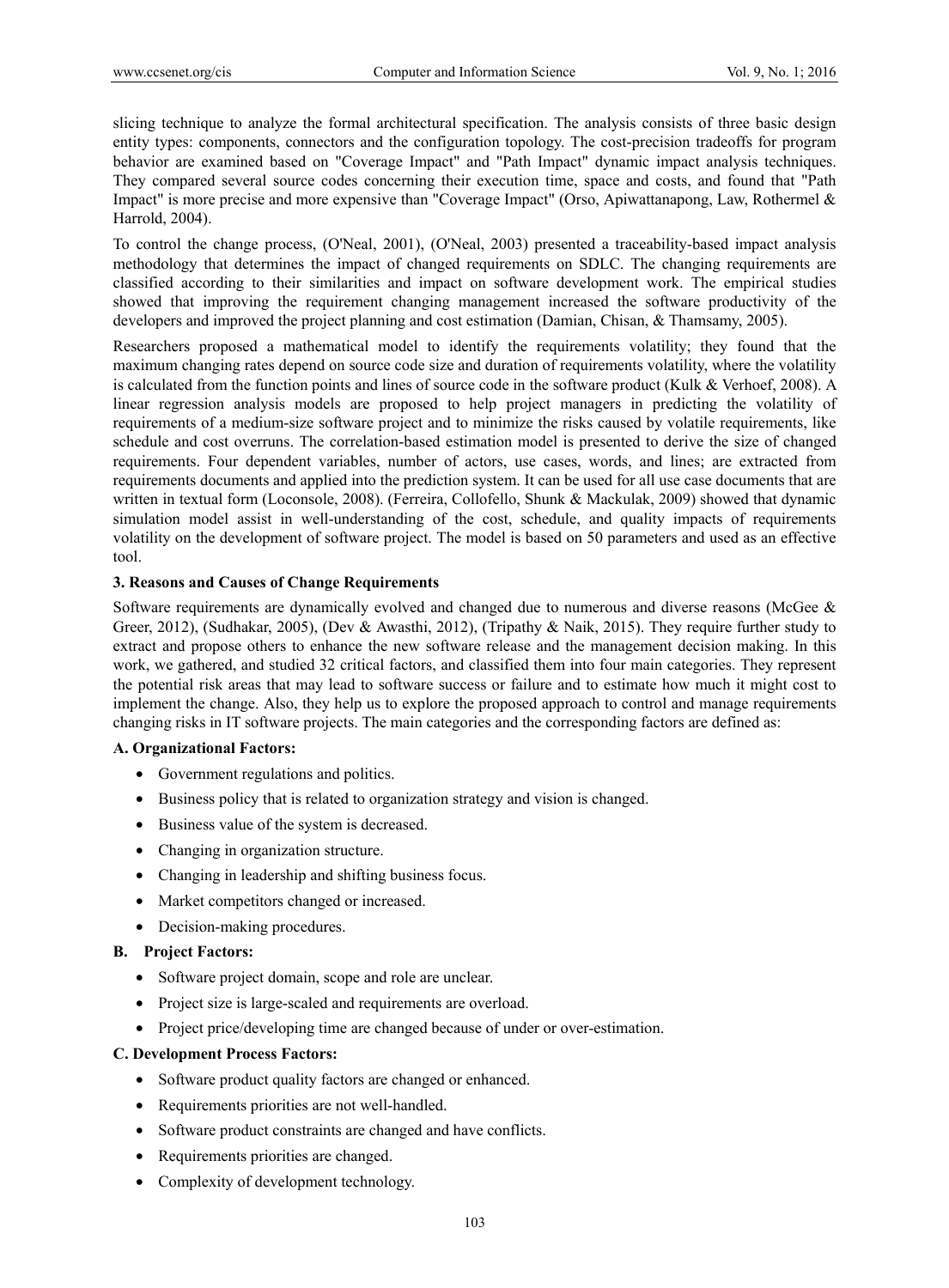- Design weakness and the inter-relationships and interfaces among system components are complex.
- Changing the data structure.
- Large-volume of data is transformed into new technology.
- Redundant and irrationalized data objects.
- Misunderstanding of the system.
- Lack of using software tools.
- Limited usage of good programming styles.
- The associated documentations are not available or inadequate.
- Unclear feedback from design reviewers and /or requirement specification reviews.
- Uncertainty of upgrading the system platform.

## **D. Project Stakeholder Factors:**

- Potential changes of users/customers/business managers demands.
- Developers experience and skills are limited and inadequate.
- Customers are not well-collaborated or may miss some requirements.
- Customers/users changed their minds and scope.
- Leadership characteristics and team member characteristics.
- Communication skills among development team members, project and organizational managers, customers and users.
- Strong appearance of market competitors.

At pre-processing stage, the studying of all the above factors and examining the interrelationships among them will reduce risks of system failure and help to make a decision on which changes to implement. To measure requirements volatility, the requirements functionalities, properties, dependencies, interrelationships, the main causes and issues are identified before suggesting the methodology. Changes management and risks control will help to enhance design, implementation, maintenance and the overall software quality. Fig. 1 depicts the main causes and the issues of controlling and managing the risks.



Figure 1. Main causes of requirements changes and issues to control and manage their risks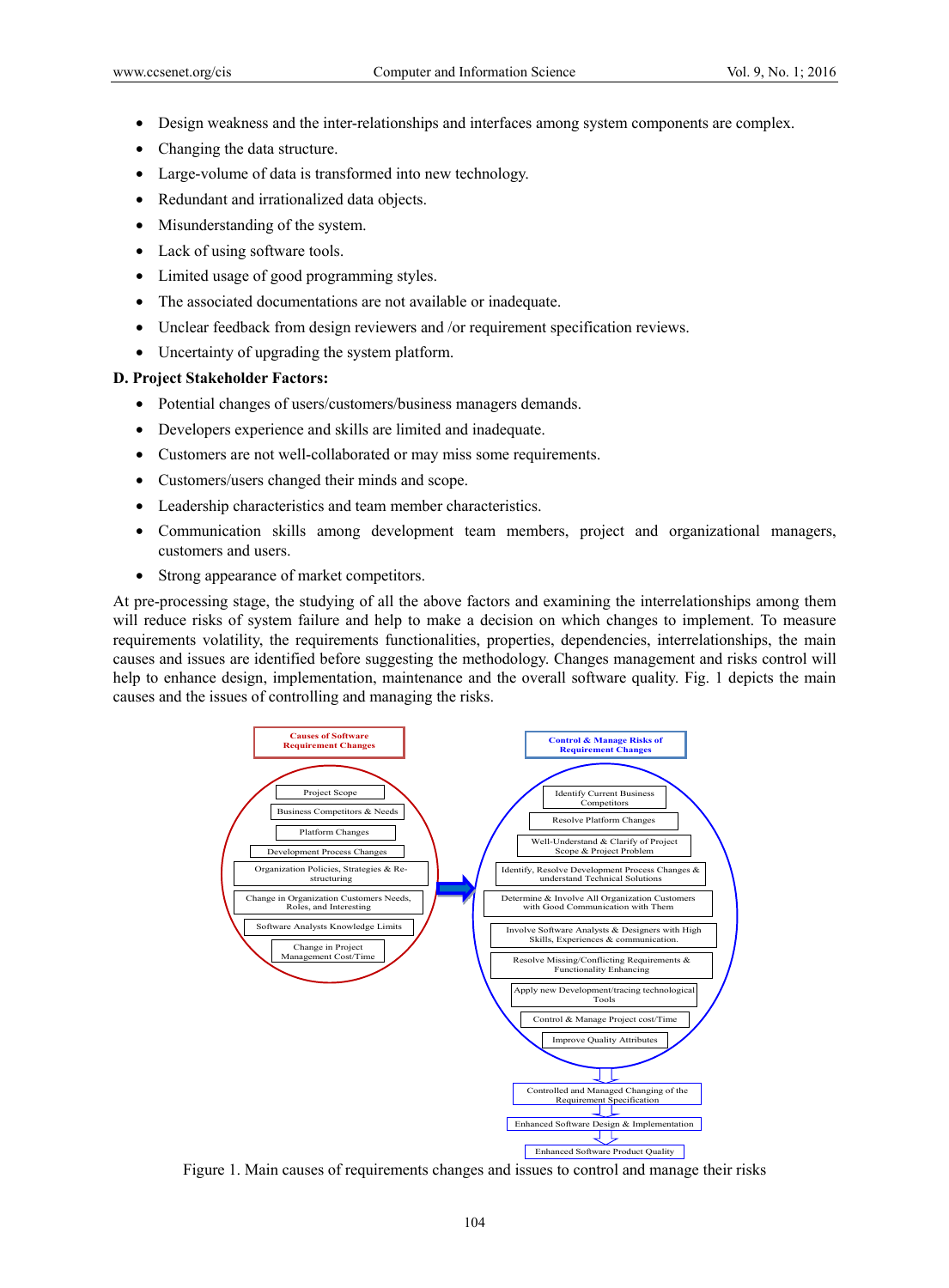#### **4. Methodology of Controlling Changing Risks and Managing Requirement Volatility**

Dealing with reliable, complete, consistent and high-quality requirements is not easy task, it demands much effort from developers and maintainers, better involvement of interested stakeholders and a solid knowledge in quality management techniques. The suggested comprehensive methodology focuses on the formal tasks that are needed to be followed to change requirements particularly in the late stages of software development, and after completing requirement specification in requirement engineering phase. The objectives of using this model are to better understand the change causes and their underlying failure risks; during the later stages of software development process, understand the requirement volatility process, enhance decision-making process, improve the productivity of implementing change requirements, reduce failure risks and enhance the software product release quality.

The proposed model is based on descriptive and qualitative methods. Descriptive analysis provides rich information to understand the corresponding problems of requirements volatility as well as related aspects; such as organizational policy, customer needs and product changes, whereas qualitative methods are employed to analyze the collected data and to evaluate the change process. The ad-hoc maturity approach has a set of interrelated actions and activities to manage requirement volatility, and to control and reduce risks impacts. The work information model is represented in Figure 2.



Figure 2. The work information model for requirement changes and impacts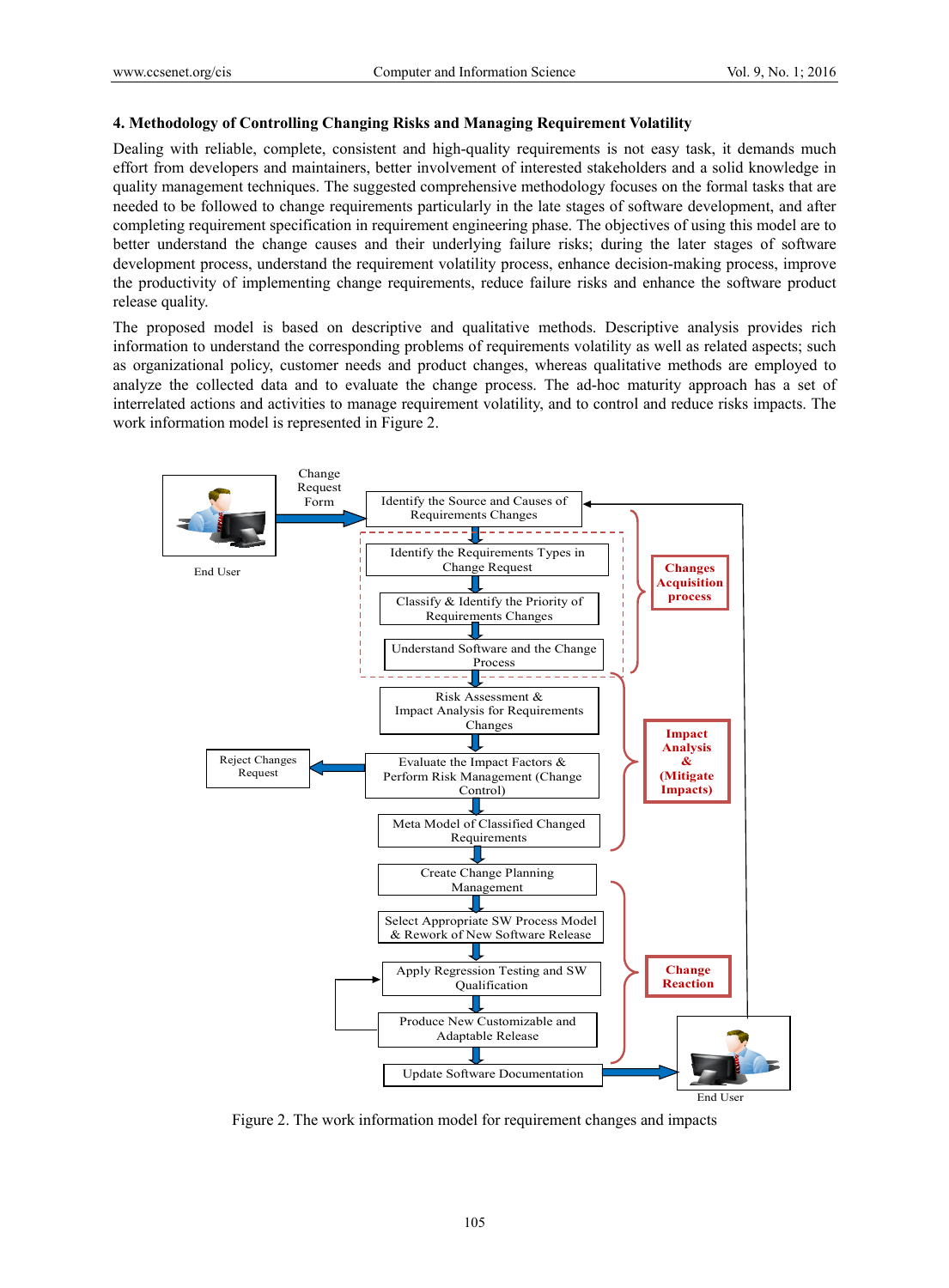## *4.1 Identify the Source and Causes of Requirements Changes*

Change request is issued by customers, end users, business manager or according governmental regulation. The causes are explained previously in section 3. The formal request is written using a dedicated change request form. The form is checked and confirmed, then it is used through impact analysis. 4.2 Identify the Requirements Types in Change Request; whether the changes are in functional, data requirements, system platform, or in software project constraints. The customers, managers, technical staffs and end users are cooperated to identify the desired requirements and constraints that they really want.

# *4.2 Identify the Requirements Types in Change Request*

Whether the changes are in functional, data requirements, system platform, or in software project constraints. The customers, managers, technical staffs and end users are cooperated to identify the desired requirements and constraints that they really want.

# *4.3 Classify and Identify the Subjective Priority of Requirements Changes*

The priority is concerned to its relative importance in business or as suggested by business top managers or customers with high-position. The requirements have different importance and the customer may have different views about their importance. It is impossible to implement all requirement changes within limited time and budget during the current release. Priorities are identified according to user/customer preferences, the changes and business goals. These facts make requirements prioritization a critical task, especially when there are a large number of changes and have incompatible priorities. Therefore, the collaboration of the business managers, customers and users is needed to resolve this issue. It can be performed by:

- Prioritization of changes importance; where some changes are more critical than others, and
- Prioritization of development order; where some changes have great values to business and software capabilities.

Subjective prioritization is done iteratively and incrementally using Business Case Analysis technique, and using Technical Weighting Scale of range 1 to 5 that represents (low, low-moderate, moderate, high-moderate, high) correspondingly. It depends on weighting the importance to customers and business. Subjective prioritization is important to eliminate the impact of the requirement volatility, improve business value, and improve customers' satisfaction.

# *4.4 Understand Software and the Change Process*

The developers need to well-understand the software development process model, software design, software functionalities, data and product documentation before proceeding with the changing procedures. Product documentations incorporate requirement specification, design documentation, source code of its programs and test oracle, if this documentations are not up-to-date it will make software maintenance difficult, but practically they were not updated after maintenance and are outdated.

#### *4.5 Risk Assessment and Impact Analysis for Requirements Changes*

It identifies the risk factors that are involved in implementing requirements change and examines during impact analysis of requirements changes how these factors are related to each other. Sometimes, the changing of one requirement may have impact on other dependent requirements and the changes may expand to affect organizational goals. Hence, it is used to assess which parts will change and which dependent parts are influenced with the changes. The changing propagation beyond the intended parts and examining methodically the existing environment to predict the potential effects make the evaluation of impact ambiguous and complicated task. The results of impact analysis need to be accurate to positively direct the changes control and management (Rahman, Razali R. & Singh, 2014) and to avoid failures in such projects. Therefore, the following issues are taken into our consideration in this study:

- The volume of incompleteness and inconsistent of requirements in changing request form.
- Requirement changing types; Requirement addition, modification, deletion.
- Requirement changes state (urgent or not).
- Changing priority and business values.
- Suitable selection of elicitation technique.
- Requirement dependencies; requirements functionalities and their interrelationships
- The complexity of changes.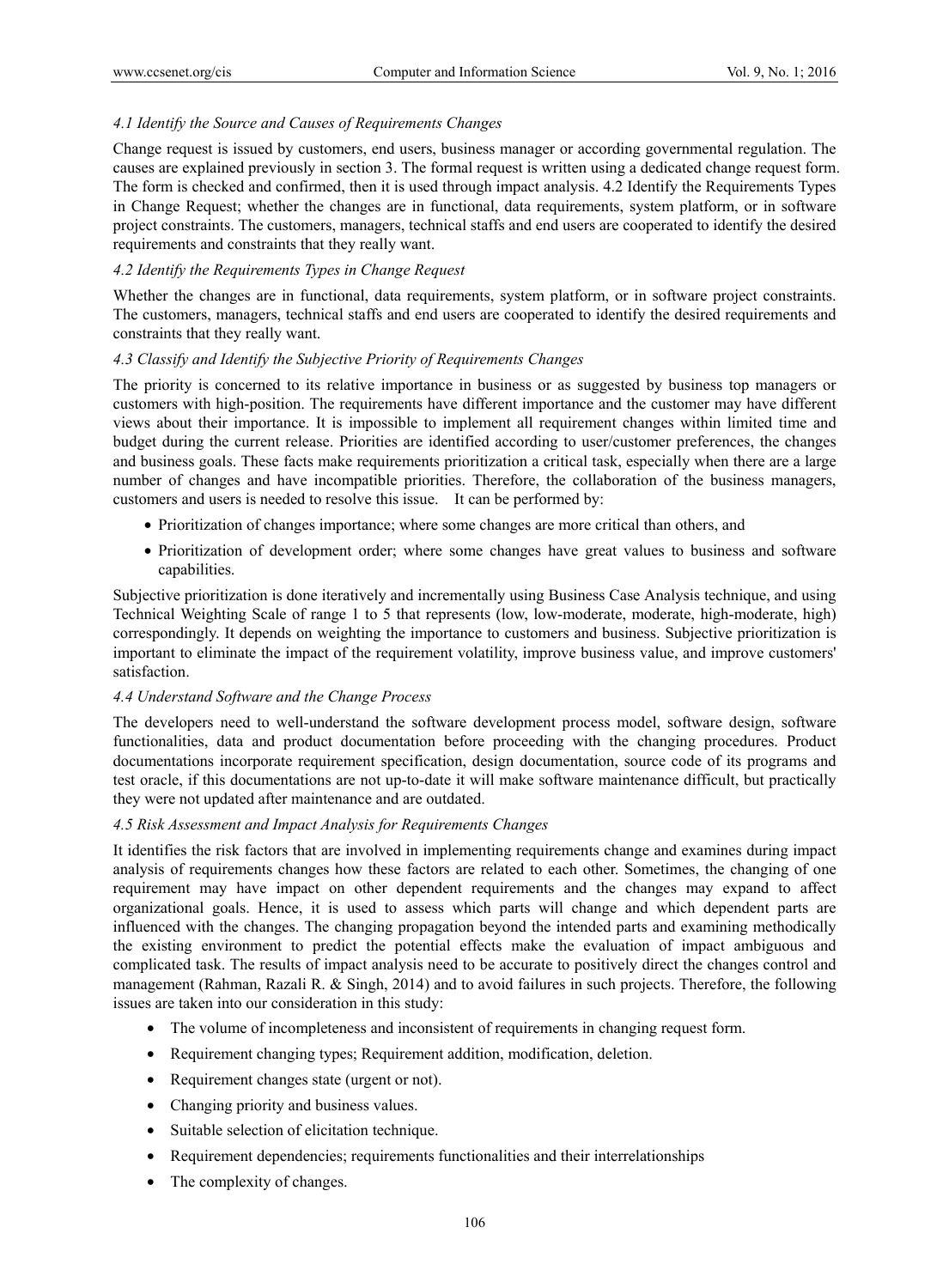- Software application domain, type and objectives.
- Software project size and age.
- Availability of up-to-date documentation (i.e. requirement specification, design specification, test suites).
- Software architecture style (i.e. data-centered, data-flow, object-oriented, or layered architecture), architectural patterns, factoring levels, and design models.
- Availability of source code of the programming language and the clarity degree of programming styles.
- Software development process model and implementation of design methodology.
- The degree of desired quality attributes.
- Organization polices and regulations
- Development platform (i.e. memory, CPU, communication and operating systems); for the post release requirements changes.
- Software engineers motivations, experiences and skills levels.
- Software engineering productivity rate.
- Customers and users' involvement and cooperation with software development team and relationship level between software developers and customers and frequent communication between them in requirement engineering phase and the following phases.
- Organization size and policies.
- Availability and usability of software tools.
- Underestimating or overestimating of Cost/Time/Effort in planning may negatively influence planning process.

The success of software development / maintenance projects depends on the investigation of risks, level of awareness concerning requirement volatility, the software project attributes, the management approaches used and the accuracy and correctness of impact analysis.

# *4.6 Evaluate the Impact Factors and Do Risk Management (Change Control Board)*

The qualitative and quantitative methods are used to evaluate different impacts of changing requirements to determine the feasibility of implementing the requested changes. The evaluation that deals with assessing risks is performed by analysts, who eliminate the risks and their impacts.

The requirement volatility measures are used to determine the adequacy of software engineering process, resources, and developers' number and productivity. Requirement volatility measurement is important to find whether our project is moving on track or not, to know which changes have more impact on project than other one. It is also helpful to predict the future product and. Requirements volatility is measured using mathematical formula (Stark, Oman, Skillicorn & Ameele, 1999), (Roedler & Rhodes, 2010):

$$
R_{V} \approx C/Q \tag{1}
$$

Where:

RV: Requirement volatility,

C: Cost, and

Q: Release Quality.

$$
R_V = \frac{R_a + R_c + R_d}{VCN} \times 100\tag{2}
$$

Where:

Rv: Requirement volatility,

Ra: Added Requirements,

R<sub>c</sub>: Modified Requirements,

R<sub>d</sub>: Deleted Requirements, and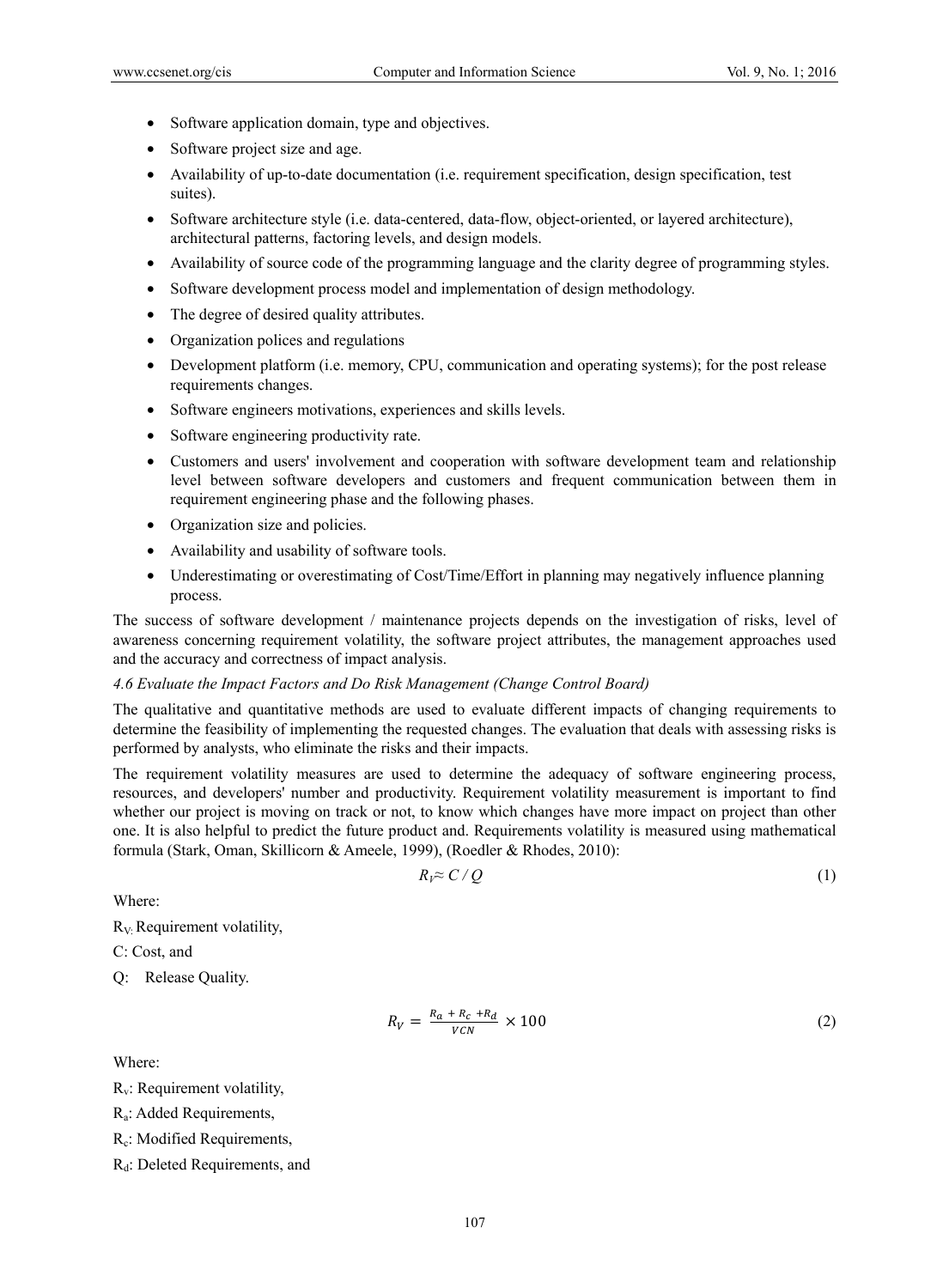VCN: Version Content Notice = set of requirements agreed by both the developer and customer.

Requirements volatility can be measured depending on the size of change in use case model and is measured by counting the number of minor change, and major changes. It is defined as:

$$
R_V = \frac{\sum_{i=1}^{m} changed requirements}{\sum_{j=1}^{n} Requirements}
$$
 (3)

Where:

 $R_v$ : Requirement volatility,

m: Total number of change requirements change (i.e. requirements addition, requirements deletion, and requirements modification), and

n: Total number of requirements for a certain development phase.

But Eq.1, Eq.2 and Eq.3; did not consider the increasing effect of requirement addition, changing or deletion in the late phases of software development when it is evolved and grown. Therefore, to find the influence of changing requirements at the late stages of software development on the requirement volatility, requirements volatility is defined as:

$$
R_v = \frac{R_a + R_c + R_d}{V C N} \times (10^{p/2} - 1) \tag{4}
$$

Where:

Rv: Requirement volatility,

Ra: Added Requirements,

R<sub>c</sub>: Modified Requirements,

R<sub>d</sub>: Deleted Requirements,

VCN: Set of requirements agreed by the developer and customer,

p: Number of software development passed phases, and

 $(10^{p/2}-1)$ : The volatility impact factor.

During the requirements engineering phase,  $p=0$ ; thus  $(10)^{0/2} = 1$ , and  $(10)^{p/2}-1$  = 1-1= 0. It means that the requirement engineering phase has no considerable effect on volatility impact factor.

Requirement inspection and validation are also needed to discover requirement defects to enhance the requirements quality and succeed software projects. The square matrix is used as an evaluation process model to measure the quality of requirements changes, which will influence later the quality of new software release. Evaluation consists of five tasks:

- a. Establishing requirements evaluation. This is performed through identifying the software type, preferred quality characteristics, and identifying the evaluation purpose and model?
- b. Specifying requirements evaluation. It is done through identifying the internal and external quality issues and rating the each quality issues ranking. Correctness weight must be not less than 0.9 Completeness must be no less than 0.8 and consistency must be not less than 0.75.
- c. Designing requirements evaluation.
- d. Executing requirements evaluation.
- e. Assess the results of measuring and comparing the criteria that are verified by experts.

#### *4.7 Comprehensive Meta Model of Classified Changed Requirements*

Semi-formal definitions of requirements that are classified into clusters related to requirement types (i.e. functional, data, and non-functional requirements); which in turn can be subdivided into subclasses and so on, the levels of details, implementation complexity, source of the requirements, requirement values, description of change, date of elicitation, and risk level (i.e. high or low risks), where:

Domain of Changed Requirement ⊆ Domain Changed Requirement Meta-Data.

Changed Requirement  $\subseteq$  Requirement Types x Composition x Levels of Details x Implementation Complexity x Source of the Requirements x Requirement Values x Description of Change x Date of Elicitation x Risk Level.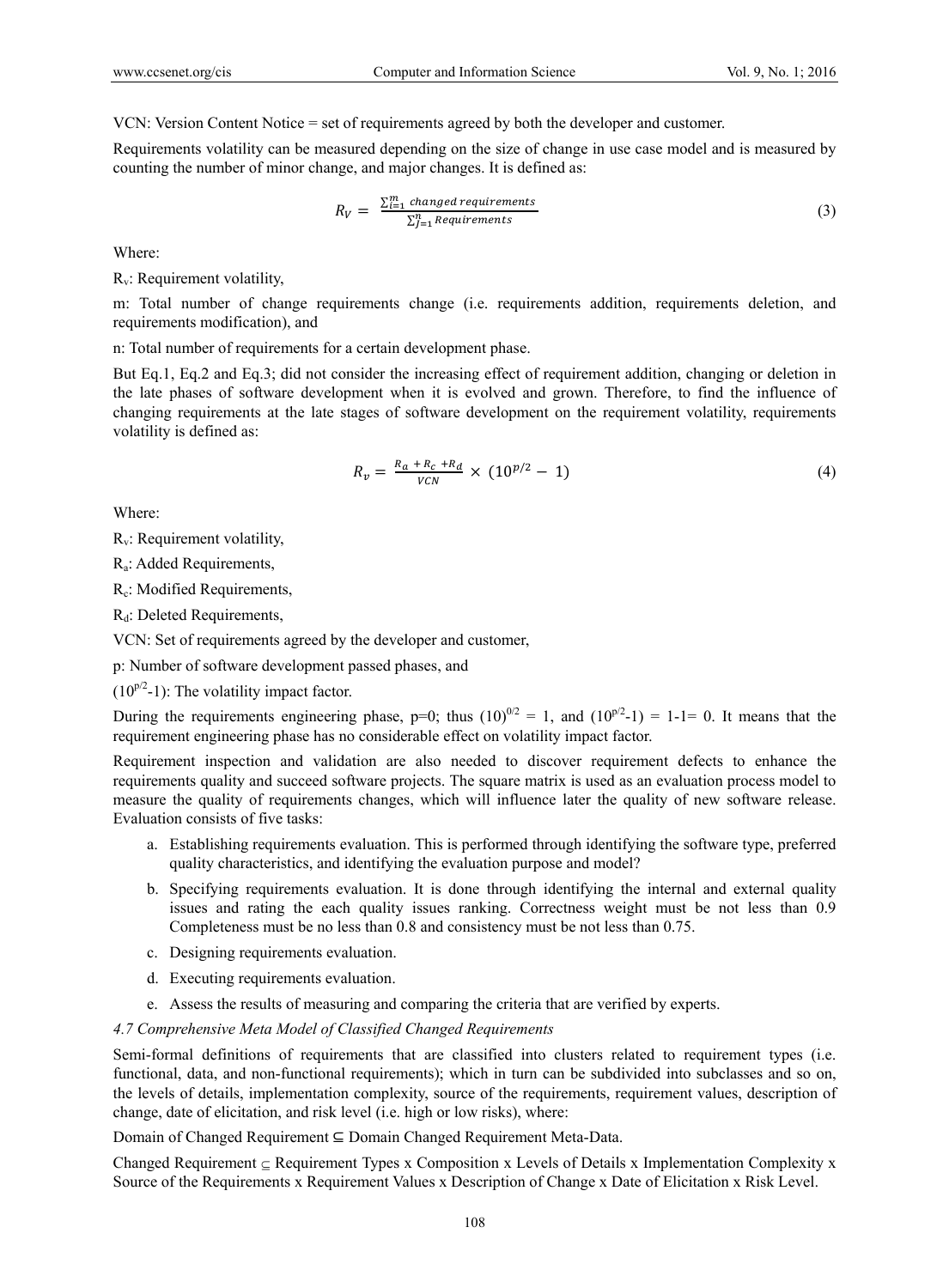# *4.8 Create Change Planning Management*

It is very important for project manager to have adequate information and knowledge about requirements changes introduced during software development to make the appropriate decisions. Since unstable requirements influence and exceed the planned software development time schedule and budget, the new planning estimation is needed; for the time schedule, cost and number skilled developers, according to new long-term requirements. After analyzing the possible consequences of changes on other software development phases and parts of the project, the plans are put to determine the assumed actions with respect to the predefined changes. Re-planning will assist to make reasonable decisions during the next development phases.

# *4.9 Select Appropriate SW Process Model & Rework of New Software Release*

Selecting the software development model and selecting the appropriate requirement elicitation technique have an influence on the level of requirement specification details and product success rate (Rehman, Khan & Riaz, 2013). Implementation of requirement changes should match with the current software architecture and design, data design, and code. The modification of the internal structure of the software may be done without changing the functionality of the programming using software refactoring technique. Architectural refactoring is mainly needed to detect and remove design defects, which in turn will reduce the complexity, ensure the improvement of software quality and minimize the long-term maintenance. Verification is done after refactoring to ensure that the modules are functionally conformed to requirement specification and interact as designed. The test cases are redesigned to overcome the new and modified requirements. Integration testing is also applied to ensure that the modules are well-integrated to form the complete software product. The effort in implementing requirements changes implementation is high in the requirement specification, impact analysis, and testing phases.

# *4.10 Apply Software Qualification and Regression Testing for the Pre and Post-Release of System*

Concerning requirement changes, with adequate test cases that cover the portions of software that are affected by changes. It is considered as an objective evaluation process that is used to determine the scope of the changing impact, monitor and detect the defects as a consequence of changes, and to verify software specifications to achieve its goals. To achieve the model objectives, test cases are then written to check on the functional validation and effectiveness. The model evaluation process is based on cost-benefit evaluation model.

#### *4.11 Produce New Customizable and Adaptable Software Release*

A new low-risk software release is issued after applying the customer's required changes and a matching between the expected software outcomes and the actual implementation outcomes.

#### *4.12 Update the Related Software Documentation to fit the Applied Changes, Since Documentation Engineering is a Sub-Domain of the Software Engineering*

It is needed to update the descriptive information that specifies the applied changes to be more consistent, well-understandable and up-to-date. Documentation is the basis for communication among development team members and a system information repository for maintainers. Documentation consists of many different kinds of documents produced at different points after changing requirements are performed.

#### **5. Discussion and Key Findings**

The study includes 10 different projects, and the changes are classified into added, modified and deleted requirements. The table 1 shows the acquired data, total changed requirements, total project requirements, requirements volatility rate and volatility impact factor. Figure 3 and shows the requirement volatility impact factor in design phase and figure 4 shows the requirement volatility impact factor in maintenance phase for the same 10 projects. During the study, sensitive data is collected to avoid as much as possible the negative effects of changing requirements and to perform risk management. .But in actual software applications, it is not an easy task, due to:

- The application end-users are not well-specified the change request forms (CRF). They did not explain the underlying reasons for the proposed change. Sometimes, CRF requires an experienced user.
- The requirements impact analysis (i.e. dependency analysis) of requirements change is not adequately performed and the maintainer is unable to predict the potential risks with requirements evolving.
- The complex relationships among requirements cause the ripple effects of requirement changes and management.
- Classifying requirement dependencies into different classes and identifying requirement dependencies and their relationship types are difficult tasks.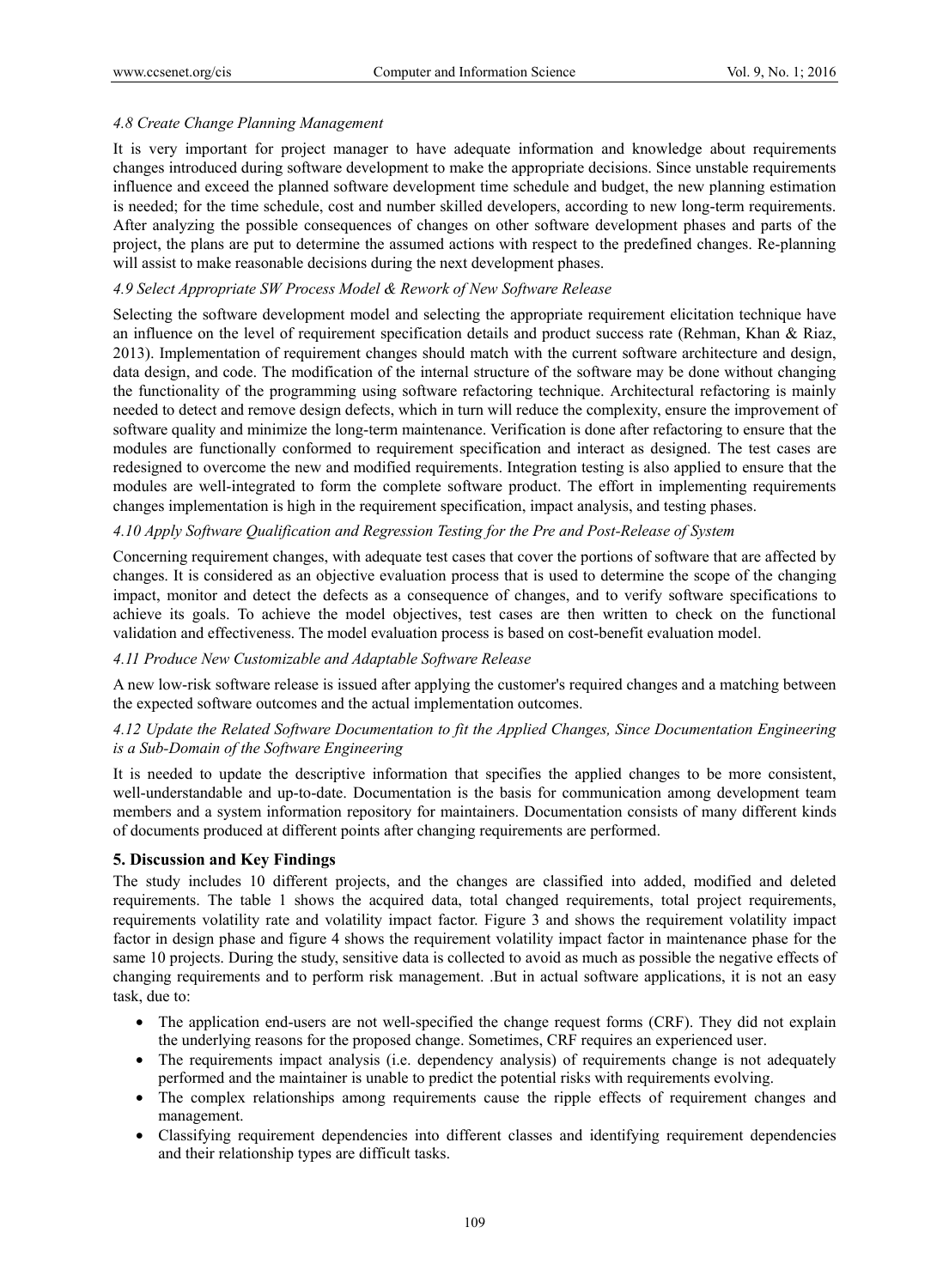- The traceability between the changing requirements and other requirements and artifacts are not identified.
- Increasing in requirement volatility and their business values will raise the developer and maintainer job size, due to the additional work, and consequently increase the estimated project's cost, resources costs and time schedule.
- The application complexity
- Reconfiguration of reused set of requirements and software components.
- The collaboration among the developer, managers and the users will reduce cost overruns.
- The large number of participants and roles may influence negatively on the project development/maintenance work progress and quality, when adding new functionalities or classifying defects in requirements specification.

Table 1. Changed requirements and their impacts

| Type of<br>Changed<br>Requirements            | Project<br>ı   | Project<br>2   | Project<br>3 | Project<br>4   | Project<br>5 | Project<br>6   | Project | Project<br>я   | Project<br>9   | Project<br>10  |
|-----------------------------------------------|----------------|----------------|--------------|----------------|--------------|----------------|---------|----------------|----------------|----------------|
| Added<br>Requirements                         | 3              | $\overline{2}$ | 3            | $\overline{2}$ | 3            | 1              | 3       | $\overline{2}$ | $\overline{4}$ | 3              |
| <b>Delete</b><br>Requirements                 | $\overline{2}$ | 2              | 3            | $\mathbf 0$    | $\mathbf{1}$ | $\overline{c}$ | 2       | $\overline{2}$ | $\mathbf{1}$   | $\overline{c}$ |
| Modify<br>Requirements                        | $\overline{c}$ | 5              | 5            | 5              | 6            | $\overline{c}$ | 6       | 5              | 3              | 6              |
| Total<br>Number of<br>changed<br>Requirements | 7              | 9              | 11           | 7              | 10           | 5              | 11      | 9              | 8              | 11             |
| Total<br>Number of<br>Requirements            | 65             | 74             | 60           | 83             | 67           | 58             | 79      | 63             | 59             | 71             |
| Change<br>Percentage %                        | 10.77          | 12.16          | 18.33        | 8.43           | 14.93        | 8.62           | 13.92   | 14.29          | 13.56          | 15.49          |
| Requirements<br><b>Volatility</b><br>Rate     | 0.11           | 0.12           | 0.18         | 0.08           | 0.15         | 0.09           | 0.14    | 0.14           | 0.14           | 0.15           |
| <b>Volatility</b><br>Impact<br>Factor         | 0.97           | 1.09           | 1.65         | 0.76           | 1.34         | 0.78           | 1.25    | 1.29           | 1.22           | 1.39           |



Figure 3. Volatility Impact Factor when P=2 (Design)



Figure 4. Volatility Impact Factor when P=4 (Maintenance)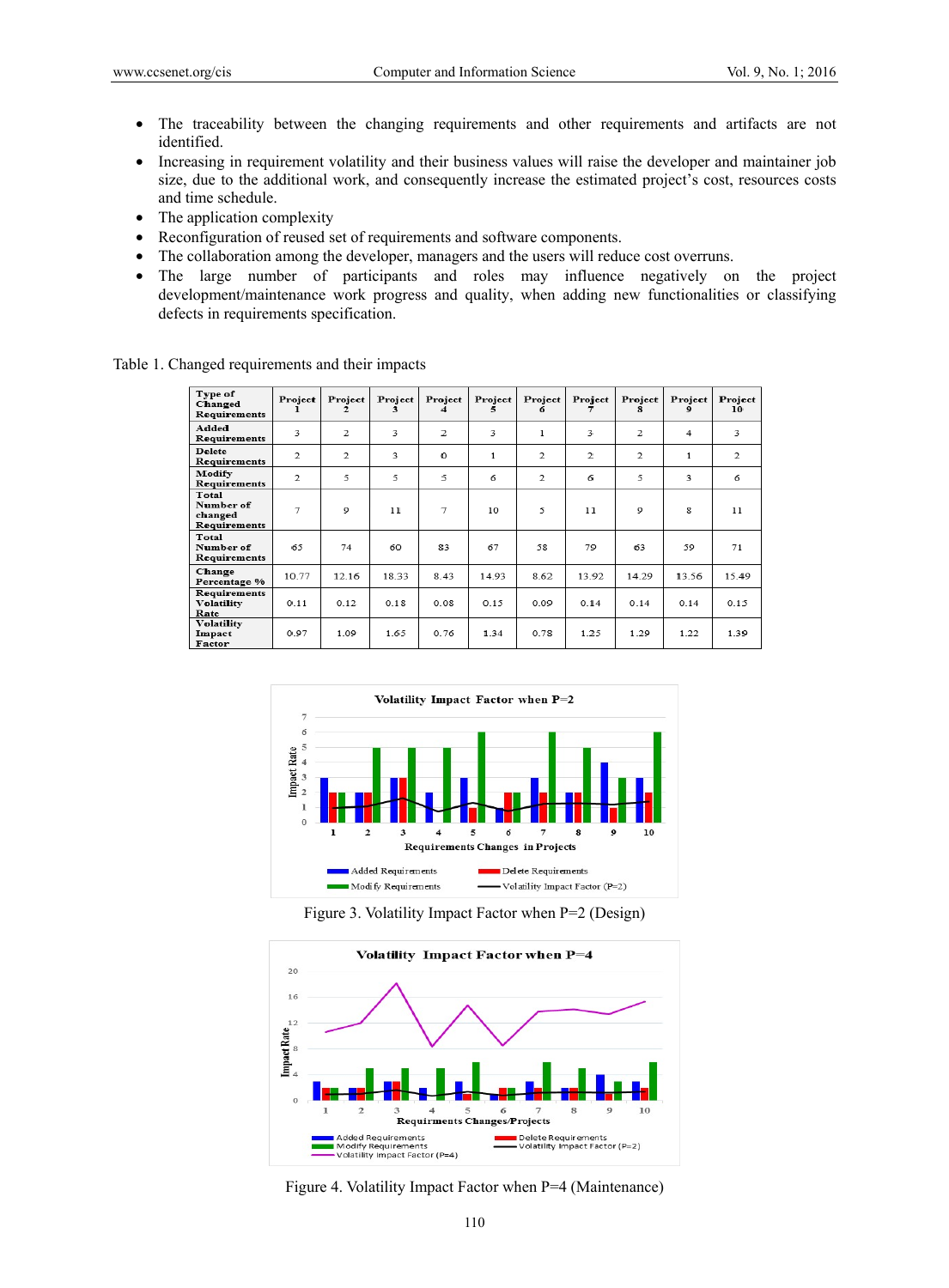#### **6. Conclusion**

Software developers need high-level of expertise and knowledge to deliver high quality software products, which increase the requirement engineers' efforts to elicit and analyze the requirements, represent them into comprehensive models and process in systematic and qualitative technique. Requirements volatility has an influence on different phases of SDLC and software maintenance; hence it has a great impact on the estimated project cost, schedule and the quality of final product release. In this paper, we have studied different aspects of requirements volatility, and analyzed the reasons for requirements changes, their risks, and the impact analysis on software development process.

Requirements volatility cannot be fully avoided but its impact can be reduced and its causes can be minimized. A requirement volatility model is presented, which included the information required for the change acquisition process, impact analysis by measuring the size of changed requirements in use case models and classifying them into major and minor changes, to find the influence of changing requirements at the late stages of software development. The planning management is measured accordingly to produce new customizable and adaptable release. The model will help to reduce the influence of changing requirements on the design or implementation of the software. If the model is not adopted in a right way then the developers may face more problems; depending on the software application type and size. The impact of requirement change is used to evaluate their risks and to understand the degree of risk. If the requirement volatility rate is high, after completing requirement specification; then the scheduled time, costs and efforts increase and may lower release quality.

#### **Acknowledgment**

The authors are grateful to the applied science private university, Amman-Jordan, for the full financial support granted to cover the publication fee of this research article.

#### **References**

- Bhatti, M. W., Hayat, F., Ehsan N., Ahmed, S., Ishaque, A., & Z.Sarwar, S. (2010, Oct. 8-10). An investigation of changing requirements with respect to development phases of a software project. *International Conference on Computer Information Systems and Industrial Management Applications (CISIM)*, 323-3327, Oct. 8-1, 2010, Krakow, Poland.
- Damian, D., Chisan, J., & Thamsamy, L. V. (2005). Requirements Engineering and Downstream Software Development: Finding from a Case Study. *Empirical Software Engineering, 10*(3), 255-283. http://dx.doi.org/10.1007/s10664-005-1288-4
- Dev, H., & Awasthi, R. (2012). A Systematic Study of Requirement Volatility during Software Development Process*. International Journal of Computer Science Issues (IJCSI), 9*(2), 1, March.
- Ferreira, S., Collofello, J., Shunk, D., & Mackulak, G. (2009, Oct.). Understanding the Effects of Requirements Volatility in Software Engineering by Using Analytical Modeling and Software Process Simulation. *Journal of Systems and Software, 82*(10), 1568–1577. http://dx.doi.org/10.1016/j.jss.2009.03.014
- Kulk, G. P., & Verhoef, C. (2008). Quantifying requirements volatility effects. *Science of Computer Programming, 72*(3), 136–175. Elsevier*.* http://dx.doi.org/10.1016/j.scico.2008.04.003
- Loconsole, A. (2008, June 26-27). A Correlational Study on Four Measures of Requirements Volatility. *12th International Conference on Evaluation and Assessment in Software Engineering (EASE)*, University of Bari, Italy. Retrieved from http://www.bcs.org/upload/pdf/ewic\_ea08\_paper18\_1.pdf
- McGee, S., & Greer, D. (2012). Towards an Understanding of the Causes and Effects of Software Requirements Change: Two Case Studies. *Requirement Engineering*, Springer-Verlag, London, *17*(2), 133-155. http://dx.doi.org/10.1007/s00766-012-0149-0
- NIST (National Institute of Standards and Technology). (2002). *The Economic Impacts of Inadequate Infrastructure for Software Testing*. Gaithersburg, Maryland, RTI Project No. 7007.011, U.S Department of Commerce Technology Administration. Retrieved from http://www.nist.gov/director/planning/upload/report02-3.pdf
- Nurmuliani, N., Zowghi, D., & Powell, S. (2004). *Analysis of Requirements Volatility during Software Development Life Cycle*. In Proceedings Australian software engineering conference, ASWEC'04, Australia, 28–37. http://dx.doi.org/10.1109/ASWEC.2004.1290455
- O'Neal, J. S. (2001, November). *Analyzing the Impact of Changing Requirements*. 17<sup>th</sup> IEEE International Conference on Software Maintenance (ICSM'01), 190-195. http://dx.doi.org/10.1109/ICSM.2001.972729